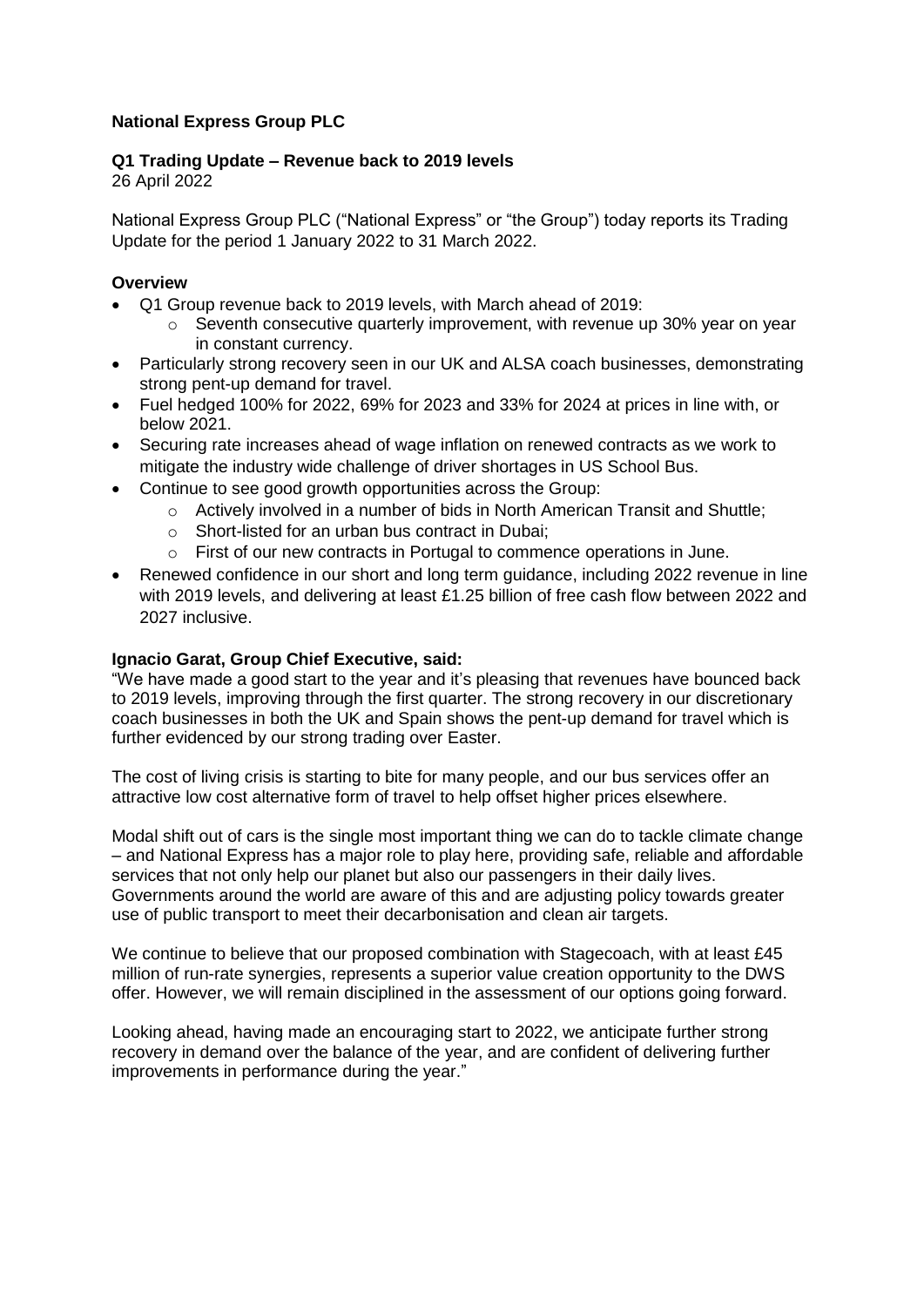# **Divisional operating highlights**

# **ALSA**

- Revenue grew by 53% in constant currency in Q1, now exceeding 2019 levels in both Spain and Morocco.
- Continued recovery in demand for our long haul services where revenue is now at around 72% of 2019 levels, and patronage at around 70%, rising further over the Easter period with some routes seeing demand at over 90% of 2019 levels.
- In Morocco, revenue was up 21% in Q1 and, encouragingly, we saw record passenger numbers recorded in both Rabat and Tangier.
- In Portugal, we are mobilising our two contracts, the first of which will start operating services in Lisbon in June.

## **North America**

- Revenue grew by 11% in constant currency in Q1, now at around 87% of 2019 levels.
- Driver shortages in School Bus continue to be a short-term industry challenge which will inevitably require wage levels to rise. As contracts are renewed over time, we are securing rate increases ahead of wage inflation and expect to continue to do so as the majority of remaining contracts are tendered through this year and next.
- In our Transit business, service levels are running at over 75% of pre-Covid levels while in Shuttle we are now operating over 90% of services.
- Transit is actively engaged in a number of bidding opportunities, while Shuttle has secured another new contract in the Universities sector, increasing our exposure and credentials in this growing and attractive market.

## **UK & Germany**

- UK revenue grew by 33% in Q1
- Rapid recovery in Coach, with revenue in March at 70% of pre-Covid levels, and rising:
	- $\circ$  Airport routes seeing a strong recovery in demand with passenger demand up 40% month on month in March;
	- $\circ$  Intercity revenue is close to 80% of 2019 levels, with a number of key routes back at 100%;
	- $\circ$  Patronage now at its highest level as a percentage of 2019 passenger journeys with occupancy improving to 70%.
- Strong demand over the busy Easter period, with our London to airport routes approaching pre-pandemic levels on Good Friday.
- Further strong recovery expected in the year, as we continue to add capacity to capture the strong growth opportunities presented by the pent-up demand for travel.
- UK Bus is seeing passenger demand at over 80% of pre-Covid levels, where our low fares strategy is supporting passengers during the cost of living crisis.
- Working in partnership with TfWM, we have secured funding for 124 Hydrogen buses, making further progress towards our net zero emission fleet targets.
- Over £200 million further grant funding secured for the West Midlands, which will help encourage modal shift to buses through schemes such as doubling of bus priority lanes and support for low fares.
- German rail grew revenue by 64% in constant currency in Q1, boosted by the successful mobilisation of the two emergency contract awards.

## **Enquiries**

*National Express Group PLC* Chris Davies, Chief Financial Officer 0121 460 8655 Louise Richardson, Head of Investor Relations 07827 807766

*Maitland/AMO*

Neil Bennett 020 7379 5151